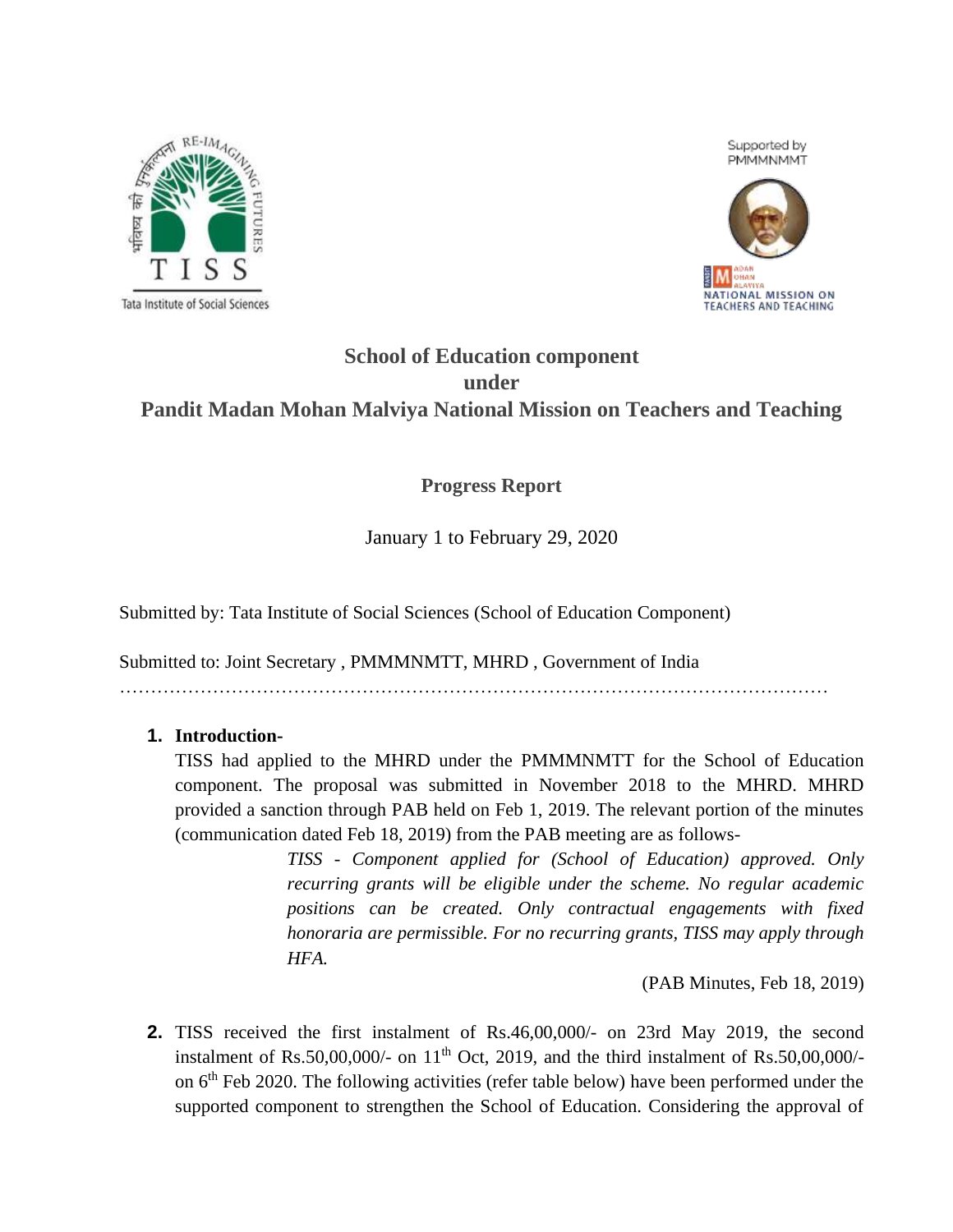the PAB, TISS has deployed adequate number of staff, from 1st April 2019 to ensure the smooth functioning of activities proposed under the project.

### **3. Team**

Number of faculty: 19 Number of technical and admin staff: 18

These staff and faculty are supported by a large pool of faculty working at TISS Link on TISS website (Team) <https://tiss.edu/view/6/projects/pandit-madan-mohan-malviya-national-mission-on-tea/team-12/>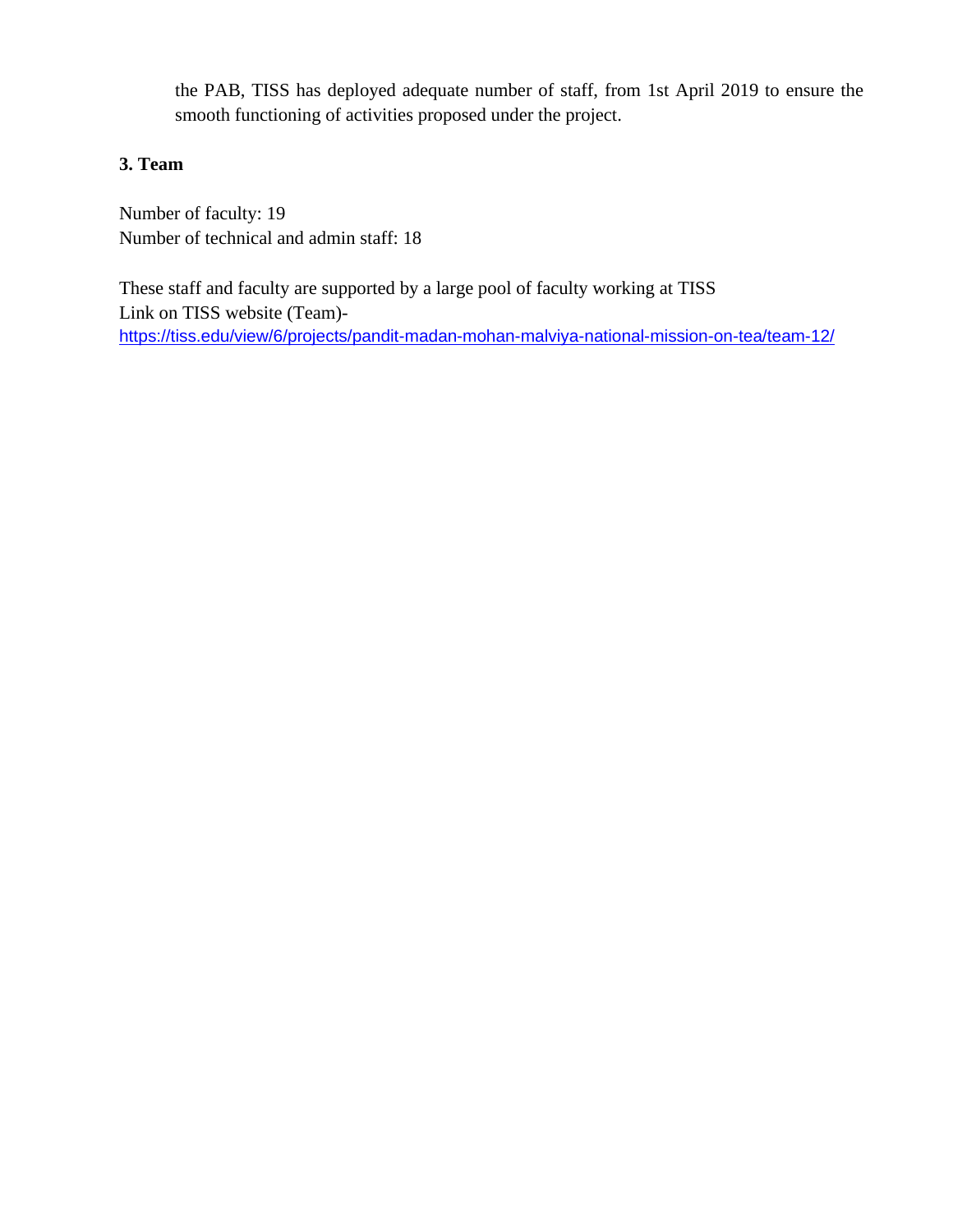# **4. The progress against activities proposed:**

| SNo            | <b>Major Activities</b>                                                                                                                                                        | Progress in                                                                                              | Progress in                                                                                                                                                                                                                                         | Progress in                                                                                                                                                                                                    | <b>Progress</b>                                                                                                                                                                                                                                                   |
|----------------|--------------------------------------------------------------------------------------------------------------------------------------------------------------------------------|----------------------------------------------------------------------------------------------------------|-----------------------------------------------------------------------------------------------------------------------------------------------------------------------------------------------------------------------------------------------------|----------------------------------------------------------------------------------------------------------------------------------------------------------------------------------------------------------------|-------------------------------------------------------------------------------------------------------------------------------------------------------------------------------------------------------------------------------------------------------------------|
|                |                                                                                                                                                                                | Quarter 1                                                                                                | Quarter 2                                                                                                                                                                                                                                           | Quarter 3                                                                                                                                                                                                      | Jan 1 to Feb 29, 2020                                                                                                                                                                                                                                             |
| $\mathbf I$    | <b>Long term Courses</b>                                                                                                                                                       |                                                                                                          |                                                                                                                                                                                                                                                     |                                                                                                                                                                                                                |                                                                                                                                                                                                                                                                   |
| $\mathbf{1}$   | MA (Teachers<br>Education)-<br>Two-year<br>Master course<br>for Teachers<br>Educators and<br>Researchers in<br>domain of<br>Education<br><beneficiaries 27=""></beneficiaries> | The<br>programme<br>began on 10<br>June 2019,<br>and of 30<br>seats<br>advertised,<br>27 were<br>filled. | Semester 1<br>concluded<br>$Oct - Dec 2019$<br>An Education<br><b>Resource Centre</b><br>(ERC) was<br>launched at TISS to<br>support the<br>functioning of the<br>programmes                                                                        | Students have<br>completed Field<br>attachments and<br>Semester 2. (Nov<br>2019-Mar 2020)<br><b>Batch</b> - Applications<br>received-260<br><b>TISS National</b><br>Entrance Test to be<br>held on Jan 4, 2020 | Students will complete<br>the Semester 2 on March<br>7, 2020. Exams to be<br>held from March 23 to<br>April 6, 2020<br>Number of applicants<br>successfully cleared<br>TISS NET on Jan 4,<br>$2020 - 134$<br>Pre-interview test and<br>Personal Interviews to be  |
|                |                                                                                                                                                                                |                                                                                                          |                                                                                                                                                                                                                                                     |                                                                                                                                                                                                                | held from March 12 and<br>13, 2020                                                                                                                                                                                                                                |
| 2              | <b>MA</b> Education<br>(Elementary)<br>Blended<br>On-going<br>programme.<br>Batch 14 Session<br>started on 13 May<br>2019. Total intake<br>68 (Senior $33 +$<br>Junior 35)     | Batch 14<br>Commenced<br>from. semester I<br>&3(May-Aug<br>2019)                                         | Semester 1& 3<br>ongoing<br>An Education<br><b>Resource Centre</b><br>(ERC) was<br>launched at TISS to<br>support the<br>functioning of the<br>programmes<br>Students launch<br>Riyaz a magazine<br>to promote student<br>writing and<br>reflection | Students will<br>complete Semester<br>2&4 (October 2019-<br><b>March 2020)</b><br>Batch 15-<br>Applications received<br>188<br><b>TISS National</b><br>Entrance Test to be<br>held on Jan 4, 2020              | Students will complete<br>Semester 2&4 (October<br>2019-March 2020)<br>Batch 15-<br>Number of applicants<br>successfully cleared<br>TISS NET on Jan 4,<br>2020 is 85<br>Pre-interview test and<br>Personal Interviews to be<br>held from March 12 and<br>13, 2020 |
| $\overline{3}$ | M.Phil<br>ongoing<br>programme total<br>students current on<br>rolles 9                                                                                                        | Session started on<br>17 June, 2019                                                                      | Semester 1&3<br>completed                                                                                                                                                                                                                           | Semester 2&4 will be<br>completed<br>The next batch will<br>commence in June<br>2020<br>Link -call for<br>admissions on TISS<br>website<br>http://admissions.tiss.<br>edu/view/10/admissio<br>ns/mphilphd-     | Students will complete<br>Sem 2 and 4 in March<br>2020.<br>RAT exam held on Feb<br>14, 2020. Results<br>awaited.<br>PIT/PI dates will be<br>announced on website<br>Next batch will<br>commence in June 2020.                                                     |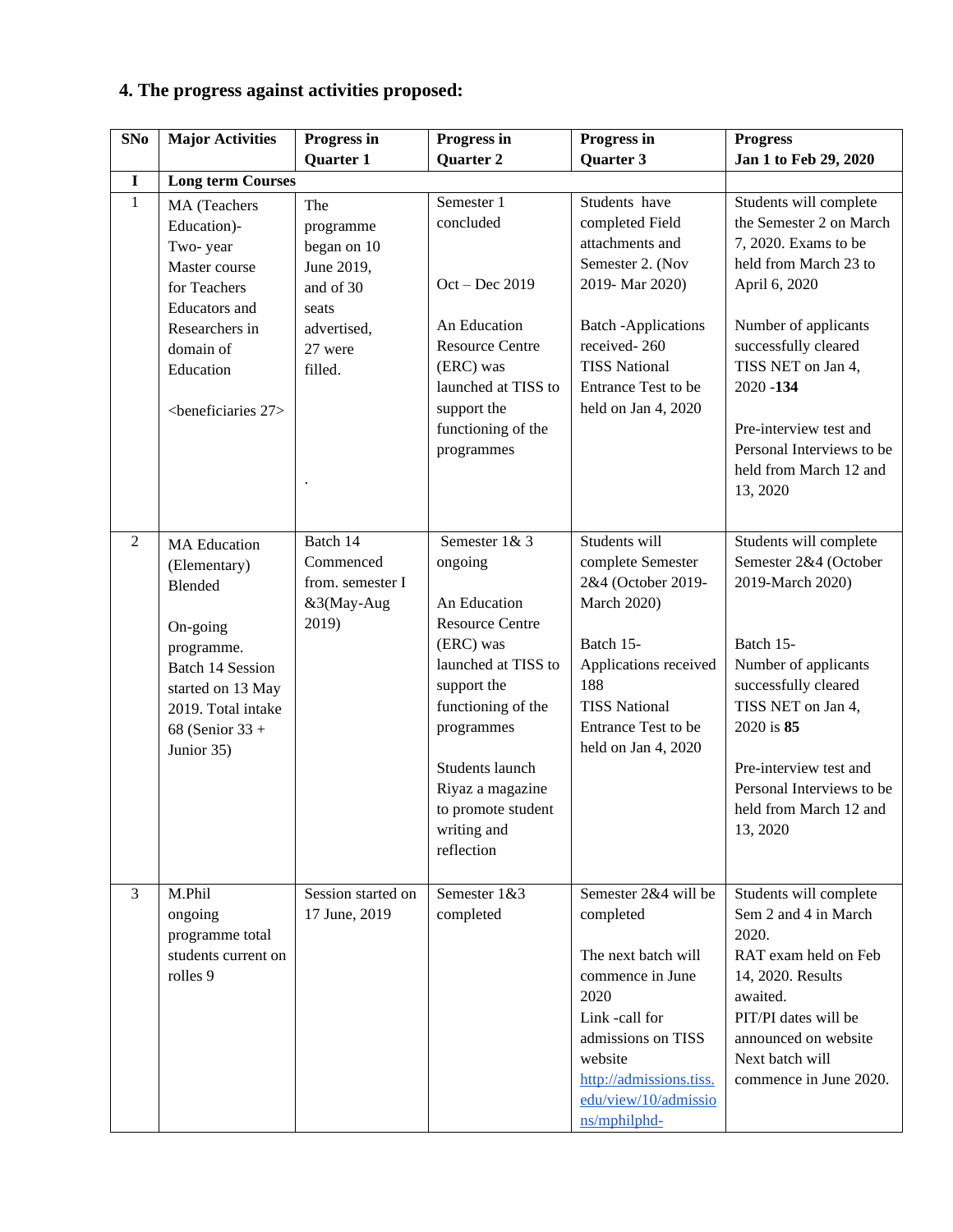|                |                                 |                       |                        | admisisons/integrated   |                             |
|----------------|---------------------------------|-----------------------|------------------------|-------------------------|-----------------------------|
|                |                                 |                       |                        | -m-phil-ph-d-           |                             |
|                |                                 |                       |                        | programme-in-           |                             |
|                |                                 |                       |                        | education/              |                             |
| $\overline{4}$ | Ph.D.                           | ongoing research      | ongoing research       | The next batch will     | RAT exam held on Feb        |
|                | Ongoing                         |                       |                        | commence in June        | 14, 2020. Results           |
|                | programme.                      |                       |                        | 2020                    | awaited.                    |
|                | Session started on              |                       |                        | Link -call for          | PIT/PI dates will be        |
|                | 17 June, 2019                   |                       |                        | admissions on TISS      | announced on website        |
|                | Total students                  |                       |                        | website                 | Next batch will             |
|                | $enrolled-25$                   |                       |                        | http://admissions.tiss. | commence in June 2020.      |
|                |                                 |                       |                        | edu/view/10/admissio    |                             |
|                |                                 |                       |                        | ns/mphilphd-            |                             |
|                |                                 |                       |                        | admisisons/direct-ph-   |                             |
|                |                                 |                       |                        | d-in-programme-in-      |                             |
|                |                                 |                       |                        | education/              |                             |
| 5              | Launch of                       |                       | An Education           | Admission call          | Number of applicants        |
|                | Integrated                      |                       | <b>Resource Centre</b> | for 50 seats for        | successfully cleared        |
|                | B.Ed./M.Ed.-                    |                       | (ERC) was              | academic                | TISS NET on Jan 4,          |
|                | Three year pre                  |                       | launched at TISS to    | session 2020.           | 2020 is 60                  |
|                | service course for              |                       | support the            | Applications received   | Pre-interview test and      |
|                | Teachers and                    |                       | functioning of the     | 167                     | Personal Interviews to be   |
|                | Teachers                        |                       | programmes             | <b>TISS National</b>    | held from March 12 and      |
|                | Educators                       |                       |                        | Entrance Test to be     | 13, 2020                    |
|                | Academic                        |                       |                        | held on Jan 4, 2020     |                             |
|                | Council                         |                       |                        |                         |                             |
|                | approved                        |                       |                        |                         |                             |
|                | from<br>start                   |                       |                        |                         |                             |
|                | $\&$<br>2019                    |                       |                        |                         |                             |
|                | <b>NCTE</b>                     |                       |                        |                         |                             |
|                | permission                      |                       |                        |                         |                             |
|                | granted.                        |                       |                        |                         |                             |
|                |                                 |                       |                        |                         |                             |
| П.<br>6.       | <b>Short Term Courses</b>       |                       | Telangana: 482         |                         | Design Workshop for         |
|                | In-service teacher              |                       | teachers               |                         | <b>Teacher Educators-</b>   |
|                | training-for                    |                       | Chhattisgarh: 84       |                         | Chhattisgarh-26 teacher     |
|                | teachers and                    |                       | teachers               |                         | educators                   |
|                | <b>Teacher Educators</b>        |                       |                        |                         | <b>Annexure 1</b>           |
|                |                                 |                       |                        |                         |                             |
|                | For Head Teachers               | West Bengal: 50       | Telangana: 316         |                         |                             |
|                |                                 |                       | (Jangaon -140          |                         |                             |
|                |                                 | (Annexure 3)          | Sircilla -042          |                         |                             |
|                |                                 |                       | Warangal -134)         |                         |                             |
|                |                                 |                       | Chhattisgarh: 30       |                         |                             |
|                |                                 |                       |                        |                         |                             |
|                |                                 |                       |                        |                         |                             |
| III.           | <b>Research and Development</b> |                       |                        |                         |                             |
|                | Resource                        | <b>B.Ed. Textbook</b> | Proposal for initial   | <b>Textbook</b>         | <b>Textbook development</b> |
| 7.             | Material                        | Series-Working        | 4 textbooks            | development update      | update                      |
|                | development -                   | title                 | accepted by            |                         |                             |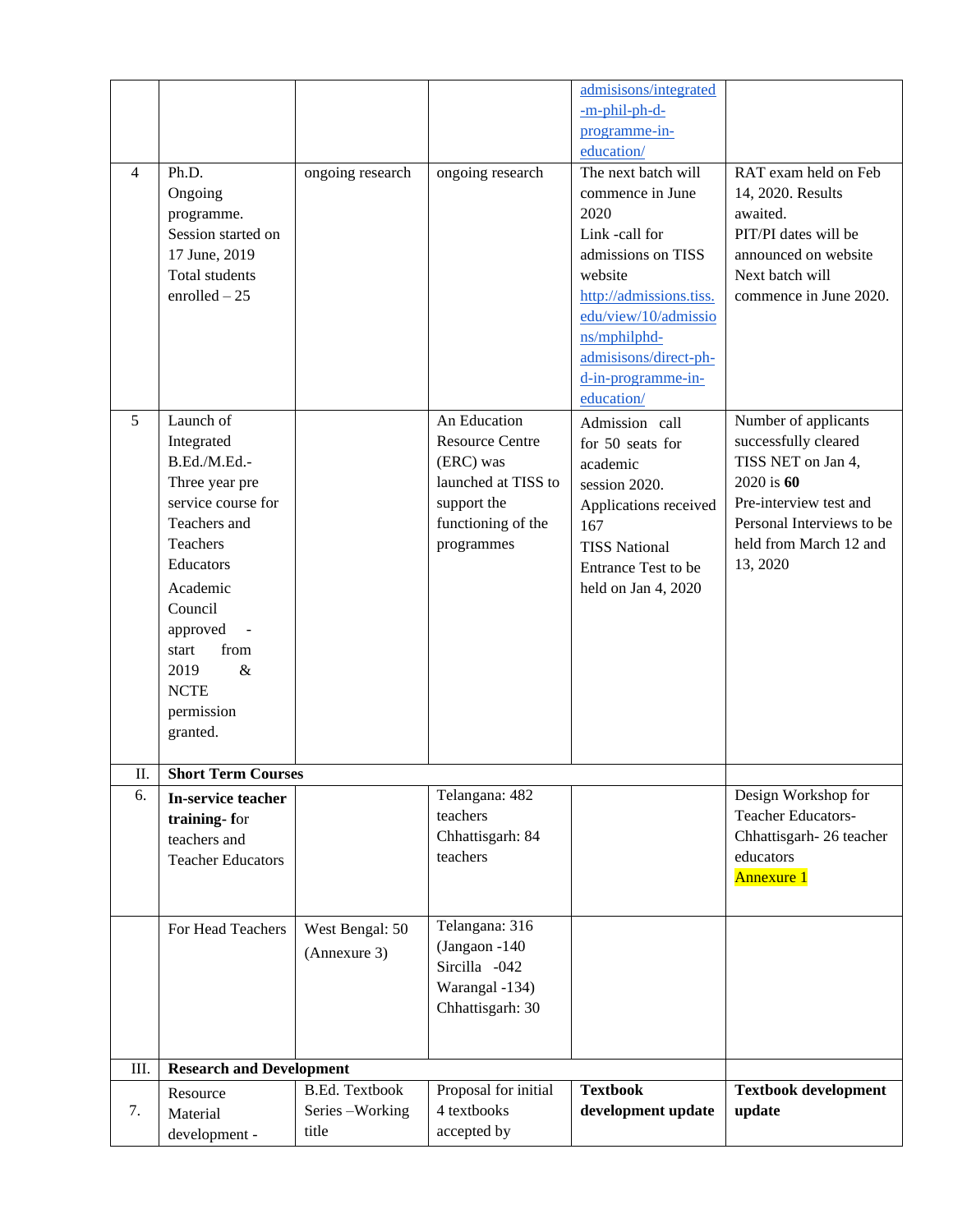| To identify and  | 'Learning to        | Routledge under      | Advance contracts        | Series contract for 8     |
|------------------|---------------------|----------------------|--------------------------|---------------------------|
| translate or     | Teach, Teaching     | textbook series, for | signed with              | volumes signed between    |
| produce original | to Learn'           | publication.         | Routledge India for a    | the series editors and    |
| works in Indian  | 7 titles proposed:  | Contacts under       | textbook series with     | Routledge, to be          |
| languages for    | (i)Adolescent       | finalisation.        | at least 8 titles (more  | published over a 5 year   |
| use in education | Learners in India-  |                      | can be added later, in   | period. We have received  |
| departments      | Author-Dr           |                      | a phased out manner,     | the contract in hand.     |
| (Integrated      | Gomathi Jatin       |                      | and preferably in        | Individual contracts have |
| BA/B.Ed./BSc.    | (ii)Pedagogy of     |                      | paired format).          | been signed for the first |
| B.Ed./B.Ed. and  | $Languages - Dr$    |                      | Individual advance       | four volumes and          |
| MEd)             | Nishevita           |                      | contracts for the first  | received by the           |
|                  | Jayendran           |                      | 4 volumes on             | respective authors.       |
|                  | (iii)Pedagogy of    |                      | Adolescent Learners,     | Volumes 1 and 2 on        |
|                  | Mathematics-Dr      |                      | Language Education,      | Adolescent Learners and   |
|                  | Arindam Bose, Dr    |                      | Mathematics              | Language Education are    |
|                  | Ruchi Kumar, Ms     |                      | <b>Education</b> and     | being prepared for        |
|                  | Bindu Thirumalai    |                      | <b>Science Education</b> | submission to Routledge   |
|                  | (iv)Pedagogy of     |                      | have also been signed    | for peer review.          |
|                  | Science - Prof      |                      | between individual       | One workshop on           |
|                  | Mythili             |                      | authors and              | "Language for Literacy:   |
|                  | Ramchand, Dr        |                      | Routledge.               | Teaching English in       |
|                  | Shamin Padalkar,    |                      | Formalities              | India Today" was          |
|                  | Dr Amit             |                      | completed our end by     | successfully conducted    |
|                  | Dhakulkar           |                      | 31st December 2019.      | from 2nd - 6th March      |
|                  | (v)Knowledge        |                      | We are awaiting          | 2020, drawing             |
|                  | and Learning-       |                      | Routledge responses      | extensively on materials  |
|                  | Prof Mythili        |                      | and the final            | created for the textbook. |
|                  | Ramchand and Dr     |                      | contracts                | The workshop was          |
|                  | Poonam Sharma       |                      |                          | attended by 17            |
|                  | (vi)ICT and New     |                      |                          | participants from across  |
|                  | Media in            |                      |                          | the country and from      |
|                  | <b>Education-Dr</b> |                      |                          | different professional    |
|                  | Amina Charania      |                      |                          | spaces (student-teachers, |
|                  | (vii)State, Policy  |                      |                          | school teachers, faculty  |
|                  | and Education-      |                      |                          | from colleges of          |
|                  | Prof Ajay Singh     |                      |                          | education and language    |
|                  |                     |                      |                          | and literature faculty in |
|                  |                     |                      |                          | regular colleges). Their  |
|                  |                     |                      |                          | responses to the content  |
|                  |                     |                      |                          | have been positive.       |
|                  |                     |                      |                          | Other workshops on        |
|                  |                     |                      |                          | adolescent learners and   |
|                  |                     |                      |                          | the subject topics are    |
|                  |                     |                      |                          | being planned.            |
|                  |                     |                      |                          | Four detailed proposals   |
|                  |                     |                      |                          | for the last four volumes |
|                  |                     |                      |                          | are being prepared to be  |
|                  |                     |                      |                          | submitted to Routledge    |
|                  |                     |                      |                          | for the peer review       |
|                  |                     |                      |                          | process. This will be     |
|                  |                     |                      |                          | submitted to Routledge    |
|                  |                     |                      |                          | by the end of March."     |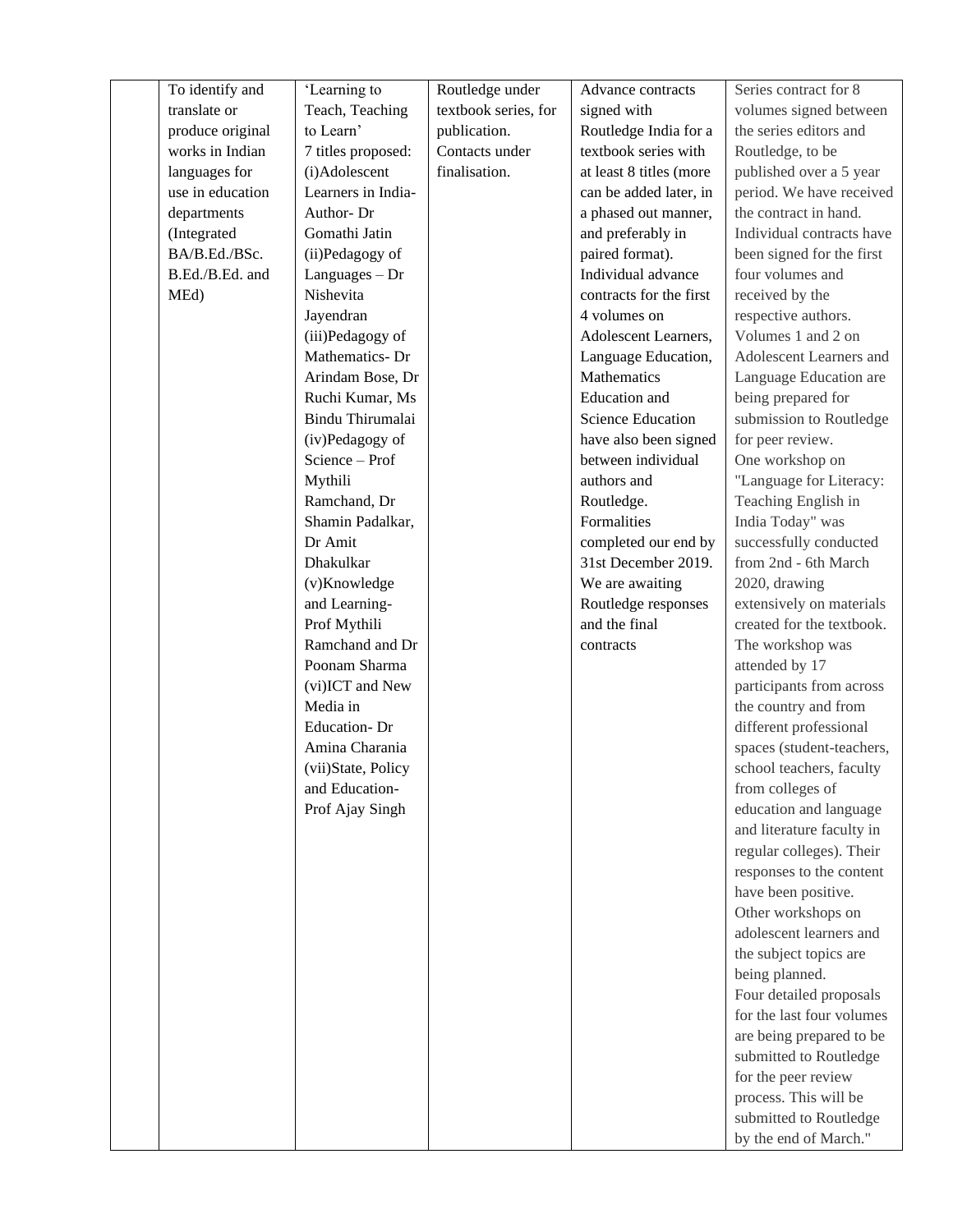| 8.  | OER curation                                                                       | Materials<br>translated into<br>Kannada<br>(i)McComas:<br>History of<br>Science<br>Approach-<br>Science<br>(ii)"Surely you're<br>joking, Mr.<br>Feynman!"-<br>Mathematics<br>(iii)Sita's<br>solitaire-<br>Mathematics<br>(iv)Video Sub-<br>title: "How you<br>can be good at<br>Math by Jo<br>Boaler" | <b>Educational Design</b>                                                                                                                                                                                 |                                                                                                                                                                                                                                                                                                                                           |                                                                                                                                                                                       |
|-----|------------------------------------------------------------------------------------|-------------------------------------------------------------------------------------------------------------------------------------------------------------------------------------------------------------------------------------------------------------------------------------------------------|-----------------------------------------------------------------------------------------------------------------------------------------------------------------------------------------------------------|-------------------------------------------------------------------------------------------------------------------------------------------------------------------------------------------------------------------------------------------------------------------------------------------------------------------------------------------|---------------------------------------------------------------------------------------------------------------------------------------------------------------------------------------|
|     | and adaptation:<br>with teachers<br>and teachers<br>educators -<br>action research |                                                                                                                                                                                                                                                                                                       | workshop held with<br>30 Teacher<br>Educators-May 27<br>to 31, 2019: 30<br><b>Teacher Educators</b><br><b>CLIX OER</b><br>platform released<br>with multilingual<br>resources (Hindu,<br>English, Telugu) | CLIx Open<br><b>Eductional Resources</b><br>Website launch in<br>Mumbai-Dec 6,<br>2019<br>No of persons<br>attended-60<br>Link-<br>https://clix.tiss.edu/cl<br>ix-open-educational-<br>resources-website-<br>launch/<br>OER platform<br>dissemination:<br>potential 2000<br>teacher (not added in<br>direct beneficiary<br>numbers below) | Teachers facilitated to<br>attend Open Conference<br>on Computers in<br>Education (OCCE 2020)<br>International<br>Conference- Jan 6, 7 and<br>8,2020<br>No of teachers<br>attended-10 |
| 9.  | Research on<br>Annual Report on<br>Teachers and<br>Teaching                        | Concept note<br>prepared                                                                                                                                                                                                                                                                              | Designing of<br>methodology                                                                                                                                                                               | Tool preparation and<br>preliminary analysis<br>of secondary data                                                                                                                                                                                                                                                                         | Fieldwork to be planned<br>and to be completed                                                                                                                                        |
| 10. | Three Small<br>Research Studies -                                                  | 2 research studies<br>approved and<br>initiated<br>1. Impact on<br>Mathematics<br>Teachers' Beliefs,<br>Knowledge and                                                                                                                                                                                 | ongoing<br>one more research<br>study approved                                                                                                                                                            | Ongoing                                                                                                                                                                                                                                                                                                                                   | Ongoing<br>1. Impact on<br><b>Mathematics Teachers'</b><br>Beliefs, Knowledge and<br><b>Practice through</b><br><b>Lesson Study on</b>                                                |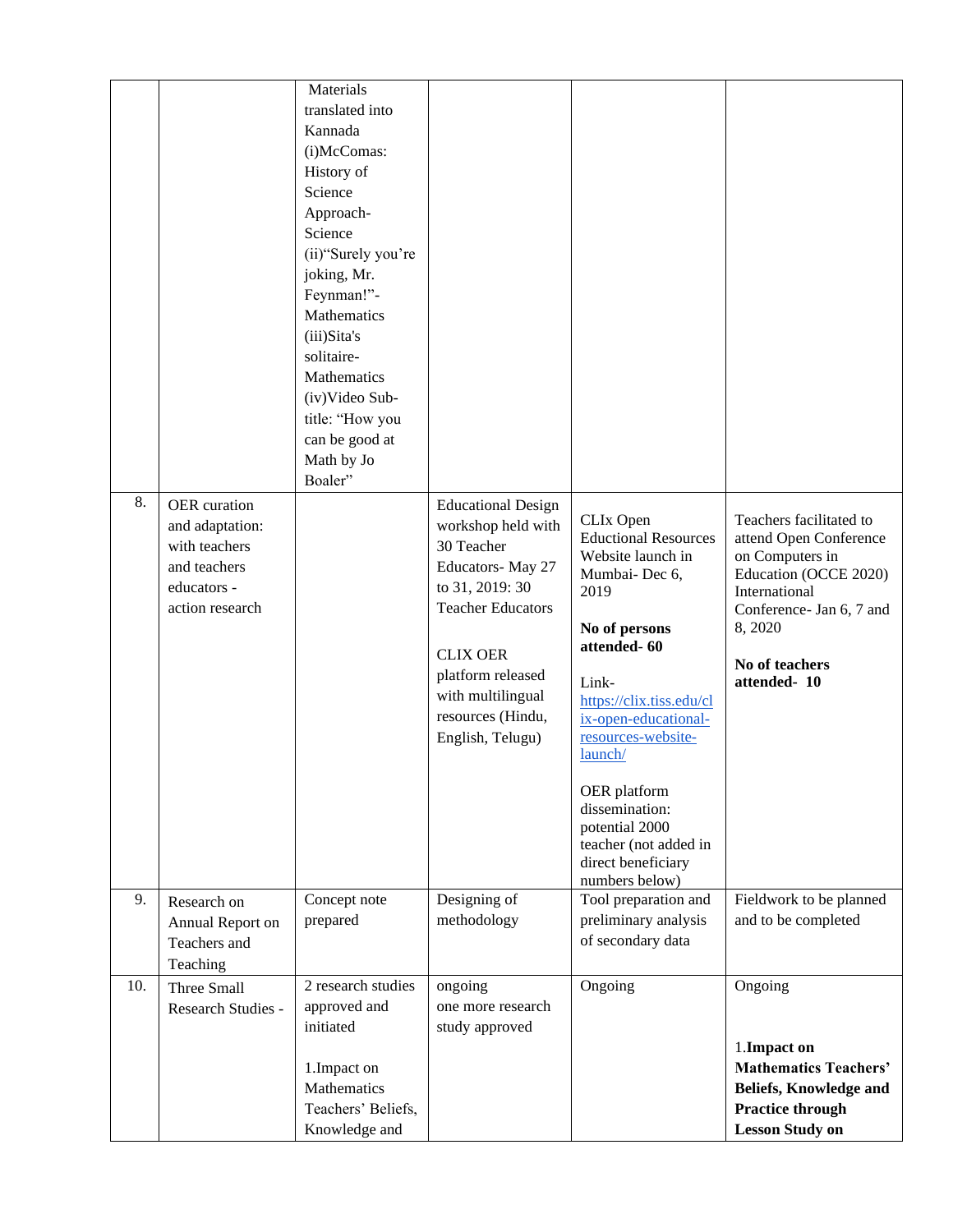| Practice through  | <b>Teaching of Fractions</b> |
|-------------------|------------------------------|
| Lesson Study on   | and Proportions'- Dr         |
| Teaching of       | <b>Ruchi Kumar</b>           |
| Fractions and     | 8 meetings with two          |
| Proportions'- Dr  | teachers in a school have    |
| Ruchi Kumar       | been done to work on         |
| 2.Title:Exploring | lesson plan design and       |
| the nature of     | implementation. These        |
| classroom talk in | have been transcribed        |
| an Indian ESL     | and analysis is              |
| class- Jennifer   | underway. A workshop         |
| Thomas            | is planned at the end of     |
|                   | Feb 2020, for sharing of     |
|                   | reflection from the          |
|                   | process with other           |
|                   | teachers. Interviews with    |
|                   | teachers are also planned    |
|                   | 2. Title: Exploring the      |
|                   | nature of classroom          |
|                   | talk in an Indian ESL        |
|                   | class- Jennifer Thomas-      |
|                   | Classroom observations       |
|                   | of two teachers in an        |
|                   | affordable private school    |
|                   | in Mumbai was done           |
|                   | between August and           |
|                   | October 2019. Close to       |
|                   | six hours of classroom       |
|                   | conversations have been      |
|                   | transcribed so far of        |
|                   | which approximately 200      |
|                   | minutes are being            |
|                   | analysed. A research         |
|                   | assistant was appointed      |
|                   | in the month of              |
|                   | December 2019. Our           |
|                   | initial findings reconfirm   |
|                   | the global patterns of       |
|                   | InitiationResponse-          |
|                   | Evaluation but they also     |
|                   | point to some                |
|                   | opportunities that           |
|                   | teachers open up for         |
|                   | discussion in the            |
|                   | language classroom. We       |
|                   | are trying to analyse        |
|                   | these brief exchanges to     |
|                   | understand what are the      |
|                   | conditions that lead up to   |
|                   | such moments of              |
|                   | dialogue, what is the        |
|                   | nature of such a             |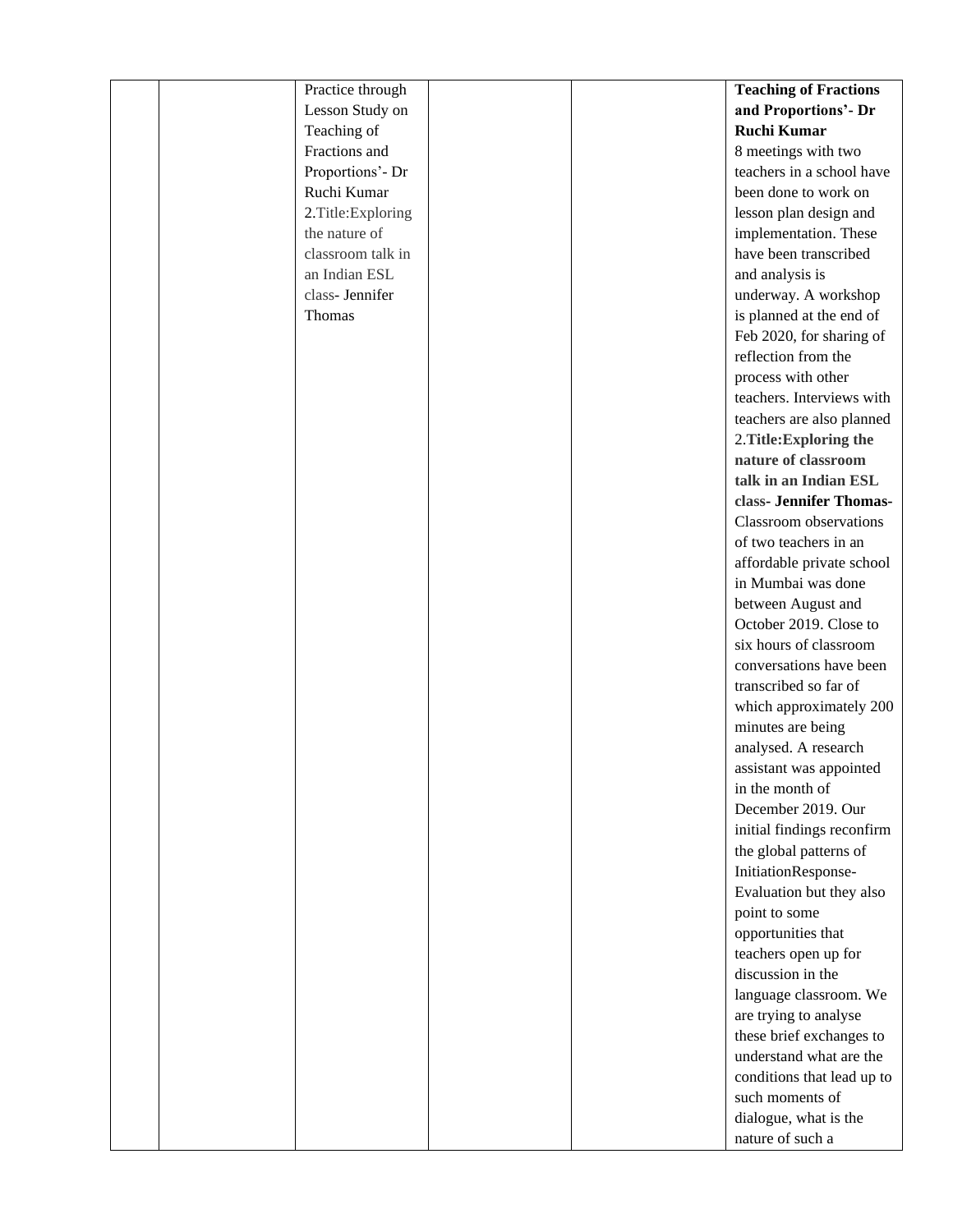|     |                                                     |                                        |                                                                                                                               |                                                                                                                                                                                                                                                                                                                            | dialogue, and who is<br>included or excluded<br>from it. We are in the<br>final stages of analysis<br>and report writing and<br>the final report will be<br>submitted in March<br>2020.                                                                                                                        |
|-----|-----------------------------------------------------|----------------------------------------|-------------------------------------------------------------------------------------------------------------------------------|----------------------------------------------------------------------------------------------------------------------------------------------------------------------------------------------------------------------------------------------------------------------------------------------------------------------------|----------------------------------------------------------------------------------------------------------------------------------------------------------------------------------------------------------------------------------------------------------------------------------------------------------------|
| 11. | Educational<br><b>Research Centre</b><br><b>ERC</b> |                                        | An Education<br><b>Resource Centre</b><br>(ERC) was<br>launched at TISS to<br>support the<br>functioning of the<br>programmes | 1. School Synergy<br>Sessions held-3<br>Total participants-32<br>Annexure 1-<br><b>Consolidated report-</b><br>2. Synergy with<br><b>Teacher Education</b><br><b>Institutions Sessions</b><br>held-2<br>Total participants-55<br><b>Annexure 2-</b><br><b>Consolidated report</b><br><b>Total No of</b><br>participants-87 | 1. School Synergy-<br>Sessions held-1<br>Total participants-29<br><b>Annexure 2-</b><br>Consolidated report-<br>2. Synergy with Teacher<br><b>Education Institutions</b><br>Sessions held-3<br>Total participants-40<br>Annexure 3-<br><b>Consolidated report</b><br><b>Total No of</b><br>participants-<br>69 |
| 12. | Riyaz-A<br>Students'<br>periodical                  |                                        |                                                                                                                               | Vol1 Issue 3<br>(Oct - Dec 2019) has<br>been released<br>https://tiss.edu/upload<br>$s/files/Annexure$ 2 R<br>iyaz.pdf                                                                                                                                                                                                     | Vol 1 Issue 4<br>(Dec2019- Jan 2020)<br>has been released<br>https://tiss.edu/uploads/fi<br>les/RIYAZ Dec-Jan.pdf                                                                                                                                                                                              |
|     | <b>Total</b><br>beneficiaries                       | $50 + 95$<br><b>Students</b><br>$=145$ | $942 + 95$<br><b>Students</b><br>$=1037$                                                                                      | $87+95$ students<br>$+60+10$<br>$=252$                                                                                                                                                                                                                                                                                     | $69 + 95$<br>students $+26+10$<br>$= 200$                                                                                                                                                                                                                                                                      |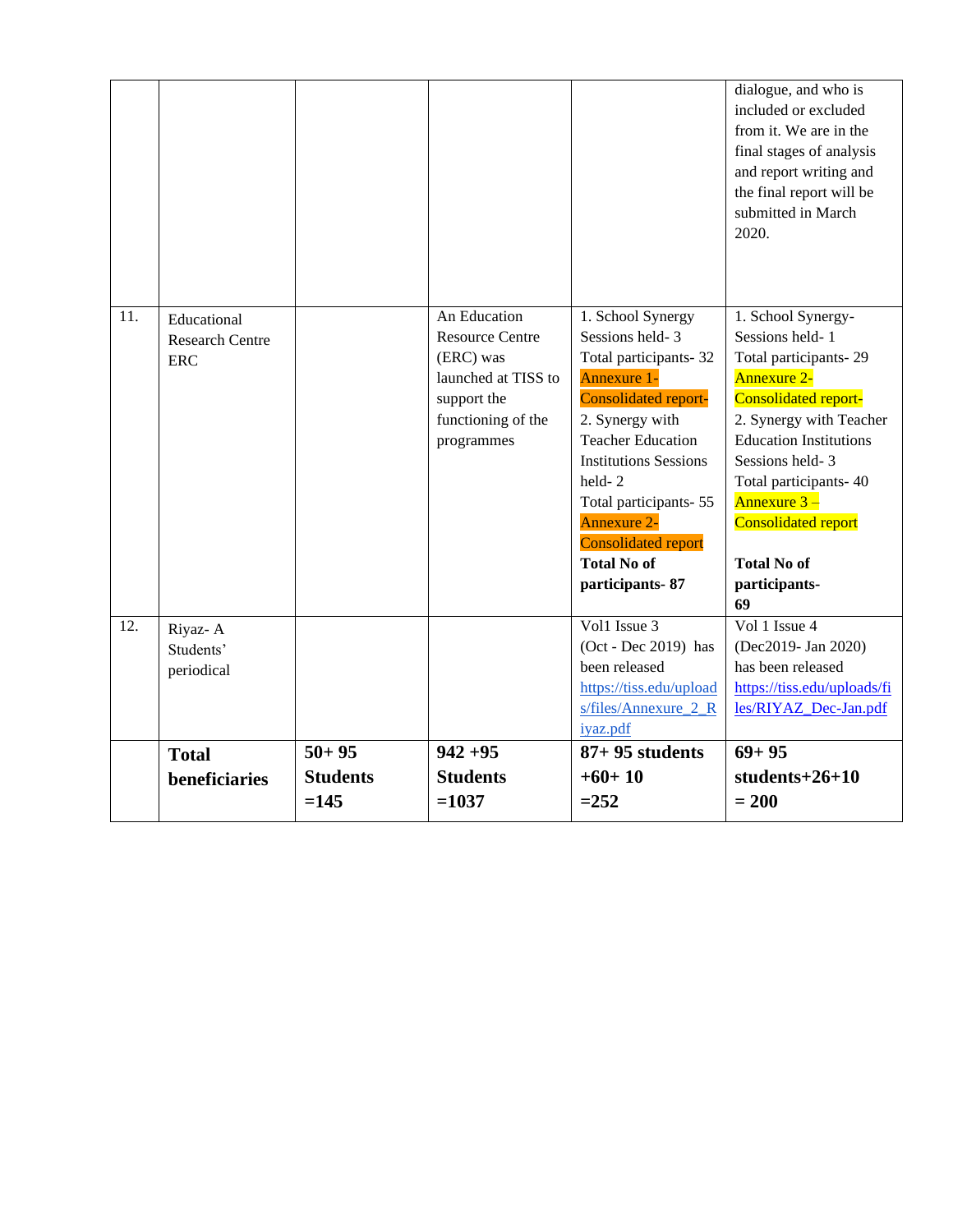



# **Annexure 1 - Educational Design Thinking Edtech For Schools** 27-29 January 2020

College of Teacher Education, Raipur



The School of Education, TISS, in collaboration with the Government College of Teacher Education(CTE), Chhattisgarh held an Educational Design Thinking Workshop from 27 to 29th of January 2020. This workshop was supported by CTE, Raipur, Tata Trusts and Pandit Madan Mohan Malaviya National Mission on Teachers and Teaching, MHRD, Govt. of India.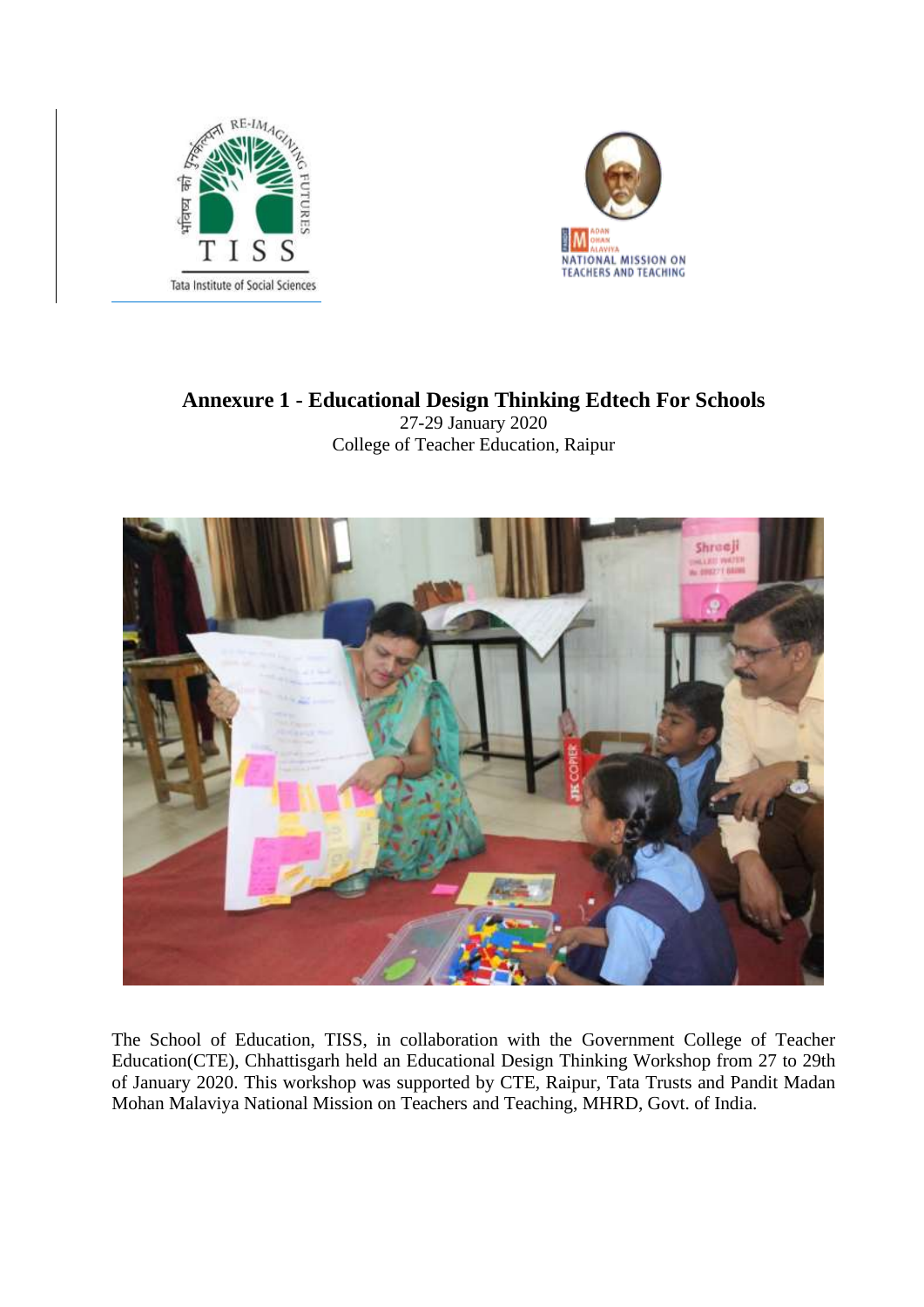### **Introduction:**

**Design thinking** is a creative approach to problem-solving, through collaboration and iterative thinking around design. Users' context and affordances of technology are integrated, taking into consideration systemic constraints to create meaningful, implementable and contextual solutions. Education technology plays an important role in the education sector today. Globally, it is shaping how teachers teach, how students learn and how teachers develop skills through continuous professional development programs. EdTech in India is set to receive a further push with the recent launch of the Operation Digital Board which promises to bring interactive digital boards into 9 lakh classrooms for grades IX-XII. There is an urgent need to re-examine the traditional transmission mode of knowledge delivery via ICT tools.Technology tools must be leveraged to reimagine pedagogy to support interactive and active learning. To this end, CEIAR is committed to use design thinking to create a space where educators can examine the problem, assumptions, implications and design solutions by understanding learners and their contexts in authentic and humane ways.

### **Objectives:**

This three-day workshop aimed to equip and train participants in the creative process of designing technology-based solutions for a pertinent educational problem. Participants were encouraged to identify and work with a teaching-learning issue emerging from their context. Through hands-on design experiences, participants were encouraged to create a prototype for their tools/materials, test it and move towards another iteration of the same.

### **Participants:**

There were 26 participants. These were faculty from DIET, CTE, IASE and SCERT, Chhattisgarh

#### **Facilitators:**

This workshop was facilitatied by the TISS, School of Education faculty members- Rafikh Shaikh, Dr Ruchi Kumar, Omkar Balli, Dr Nishevita Jayendran and supported by TISS field team members Mr.Amitabh Anand, Mr. Saurav Mohanty and Mr. Tushar Goel

#### **Pre-Workshop Activities:**

To ensure that the workshop days were more productive, pre-readings and exploration of CLIx modules were suggested to the participants.

#### **Workshop Activities:**

These consisted of discussions between participants anchored by the facilitators, identifying teaching learning challenges, defining objects of activity/ resources, ideation, paper prototyping, and play testing, a discussion on the different types of videos and integration, exploration of digital tools and a session on Game Designing.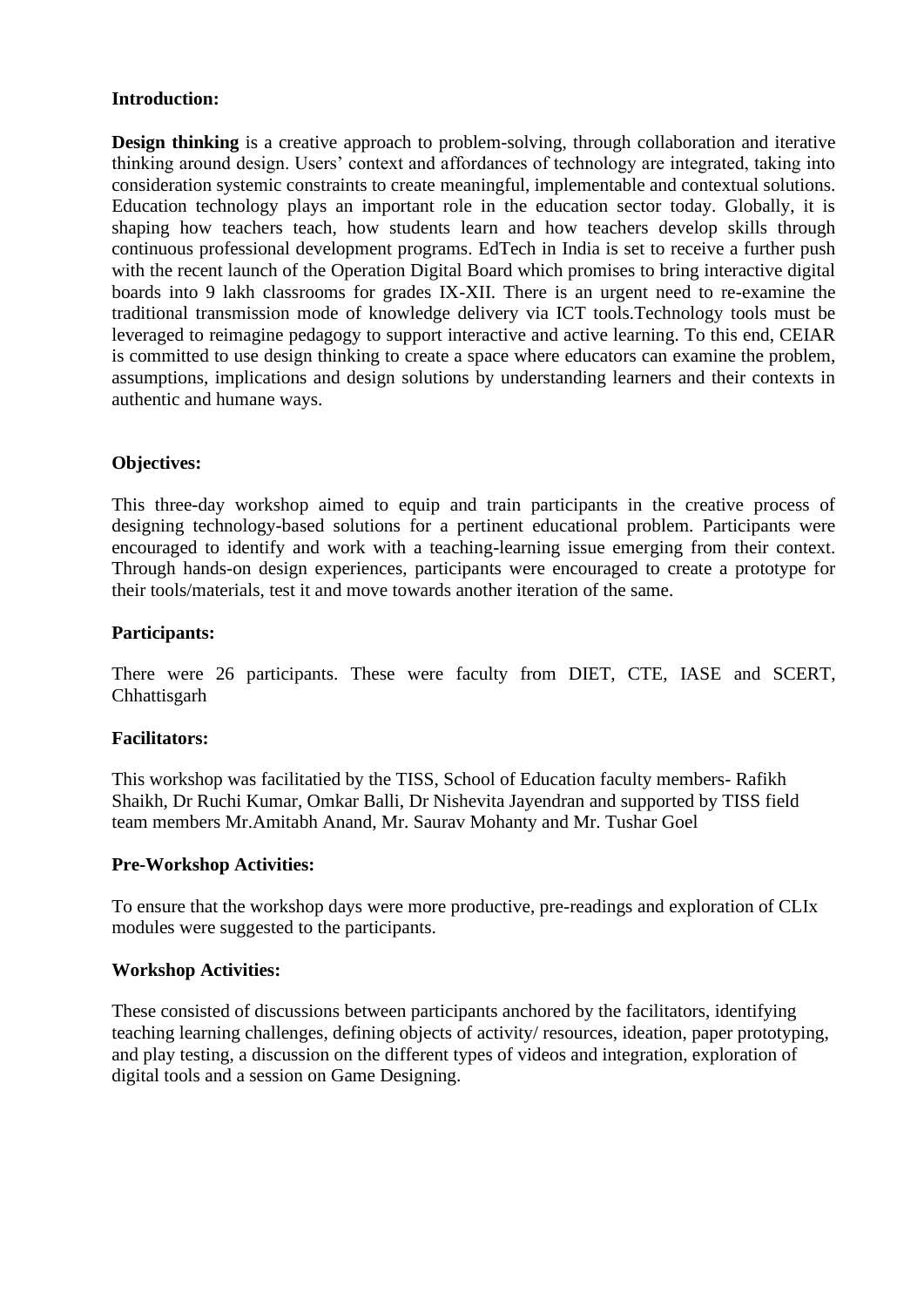### **Feedback:**

A selection of the participants' feedback is given below-

- "Good experience, learnt how to connect activities and tools"
- "Prototype and testing was very helpful because it insights me to think about my own teaching and now I will abide by the same"
- "I got exposure on tools and OERs, it is helpful to me as a teacher educator" (translated)
- Workshop could have be done after the Panchayat elections (translated and summarized)
- "I came with a 'blank' as i could not comprehend what will be here, by the end of 2nd day I could understand how 'design' is important and sensitive in classroom process of delivery"
- "The sessions related to ideation and visualization were useful. The sessions were participants were asked to explore tools could be made more crisp"
- "Helped to look critically ways in which we design educational experience for our classroom, the sessions were quite useful"
- "Would have preferred to go beyond and putting the things learned in digital platform*"*

### **Our Learnings and Reflections**:

- Teachers need more time to think about the objectives and understanding and reflecting on prototyping. A three day workshop is too short to complete all stages and ICT incorporation should not be the goal
- Technical literacy is low so ICT exploration itself is a challenge and needs to be addressed in another workshop
- Bringing the students for play testing was very useful. However, we need to work with teachers to orient them on reflecting from play testing and to what extent they were prompting the students.
- A greater range of learners or identifying the appropriate aged learners corresponding to the designed prototype would be better
- Teachers need to progress in their subject knowledge itself, therefore a separate session needed to address it
- A separate session to explore a range of constructivist resources and its design principles needs to be included
- We can think of domain based Design Thinking workshops, this way it is more focused.
- TISS team need to think more on the transition from paper prototype to digital design. We may need to have different versions of the workshops based on the participants.
- It was a good start for many of the participants, they appreciated the process of designing, educational simulations/games, especially the process of testing with learners and iterations.

### **Workshop fee:**

This workshop was offered free of cost to the participants.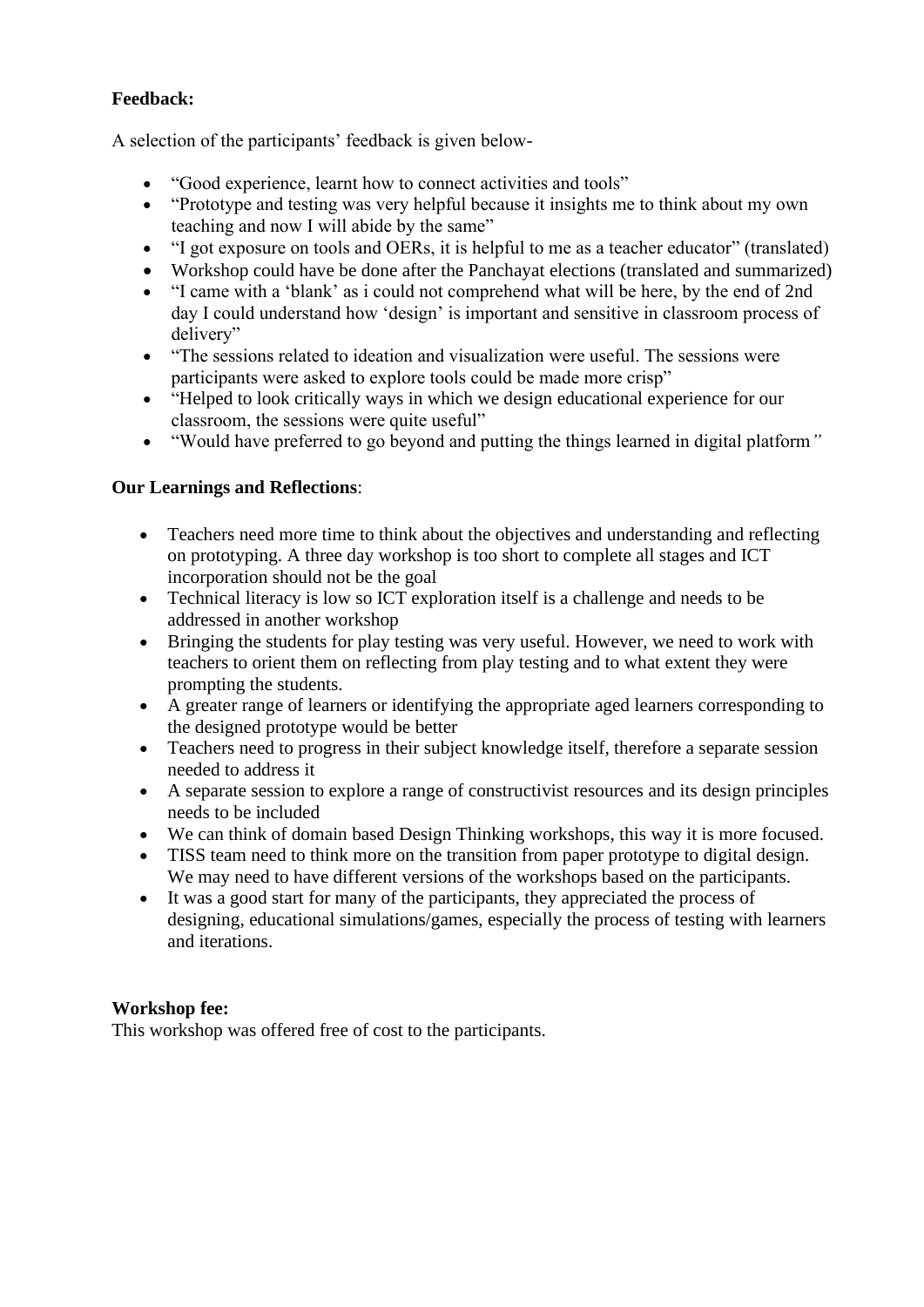



# **Annexure 2: School Synergy Workshop For Teachers Of M,N,S,T Wards On Mindful Reading For Mindful Teaching, 28 February, 2020, ERC, TISS, Mumbai**

# **Objectives**

This workshop focused on Reading Comprehension Instruction in the language classroom. The main objectives were to

- Help participants to reflect on their own experiences of learning to read
- Help them to begin looking at reading comprehension as more than just decoding
- Make explicit some reading strategies proficient readers naturally use (meta-cognition)

### **Participants**

There were 29 teachers who attended the workshop from M,N,S,T wards of Mumbai. Most of the teachers were language teachers (except 1 science teacher) teaching in Marathi medium schools and a few teachers taught in English and Urdu medium schools. There were a mix of B.Ed. and D.Ed. Teachers. The D.Ed. teachers taught all subjects and were qualified to teach any class between std.  $1 - 7$ . There were 16 female and 13 male participants.

### **Approach**

The workshop took an experiential and discussion based approach. Participants began by recollecting and reflecting on their own personal narratives of learning to read. This was then followed up with their present day attempts of teaching reading in the classroom. They had to work on tentative definitions of "Reading". In groups, participants reflected on characteristics of strong readers and the kind of strategies they use for reading. Reading as a process of before, during and after reading steps was introduced.

After this, reading instruction in the classroom was problematised and opened up for discussion using Shobha Sinha's essay *Reading Comprehension Instruction: Developing Engaged Readers.* Vocabulary like 'decoding' 'prior knowledge' and 'metacognition' were introduced and explained before participants read the essay in groups. Each group was given a small section of the essay along with a question guide to help their comprehension and discussion.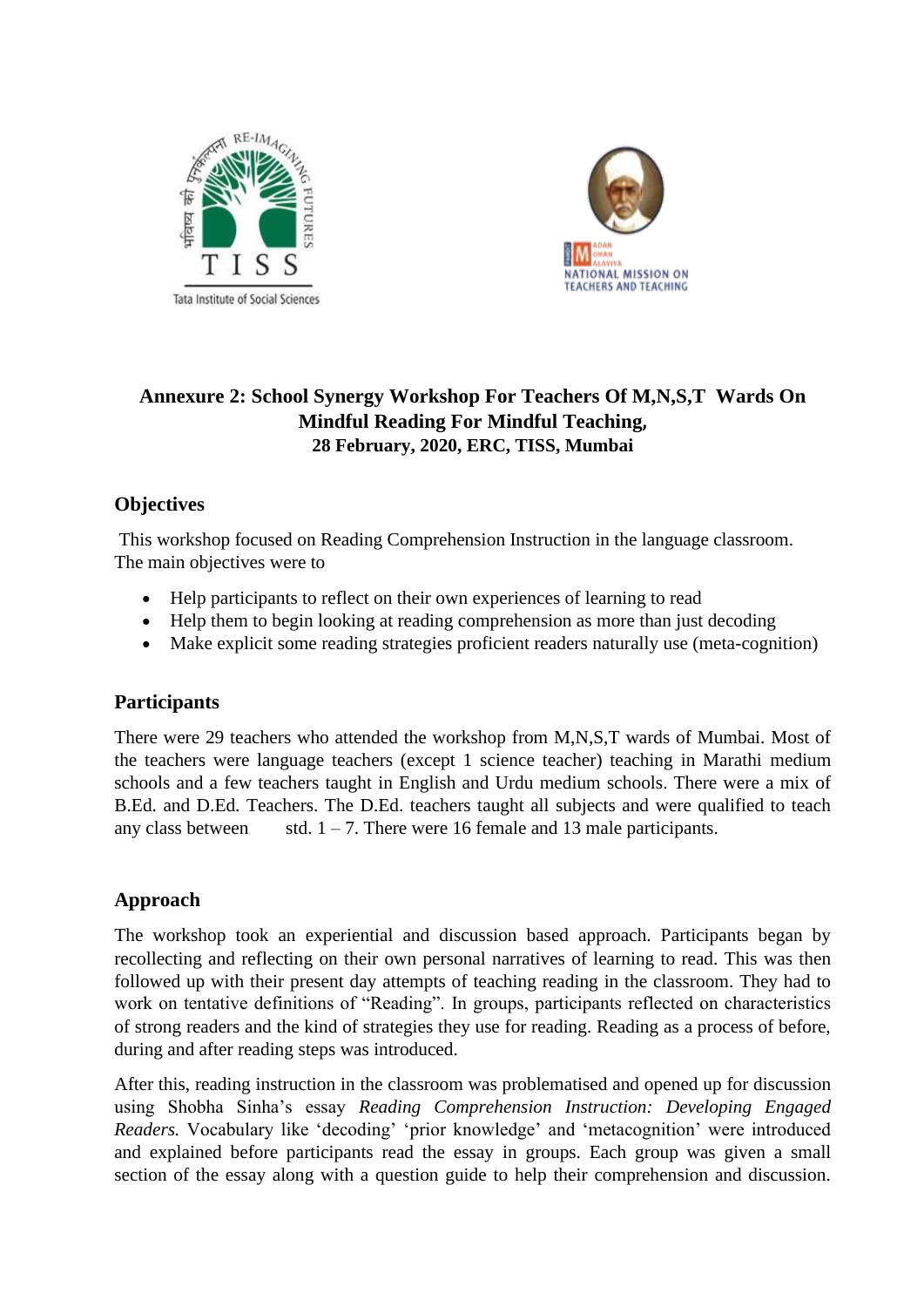After their small group discussion each group summarized the key ideas of their section for the whole group.

Finally, each participant silently read a picture book after which they were interviewed by a partner on implicit and explicit strategies they used while reading. It was hoped that teachers would begin thinking about reading in more nuanced ways. The workshop ended with participants revisiting their definitions of Reading and writing what they now understood as Reading.

### **Responses**

Teachers were open, energetic and collaborative. They worked well with partners/groups. In fact they appreciated the active nature of the workshop and contrasted it with informational 'passive' training programs they usually attend.

All our material was in English. While this was not a big challenge, since most were fairly proficient and each group had at least one strong English reader, we had to abandon some teaching material and make last minute changes to ensure everyone read with comprehension. It might be good to bear in mind this point about language levels not just for resource materials we may use in future workshops but also for the spoken part. As facilitators we continuously switched between English, Hindi and Marathi.

Teachers initial responses to the question ""What is Reading" was largely limited to a broad understanding of reading aloud. They focused on aspects of tone, voice, stress, fluency and punctuations. As the workshop progressed they reconsidered some of these assumptions and began distinguishing between reading and decoding. Some of the re-defined answers at the end of the session were:

"Reading is a thinking process which involves utterance, understanding, comprehending, decoding and visualising what we read."

"Reading is the process of understanding the content with comprehension. It means to be able to think, to ask more questions, to makes guesses.

"Reading means I can easily decode not only text but sometimes also pictures. It is also a process of taking all aspects into consideration like previous knowledge, area of interest…."

### **Reflections**

Though the duration of the workshop was good (10 am to 4 pm) we realised we had packed in too much for one session. It would be good to identify one or two key concepts and go deeper rather than trying to cover too much ground. We had to think on our feet and make alterations to our session plans during the workshop. The arrangement in the ERC worked well for group discussions. It was good to have picture books accessible. We can think about using texts in Hindi or Marathi as well – especially hand outs summarizing research findings. It would be good to use articles which use simple and accessible English. Giving a question guide was very helpful.

We tried to embed some pedagogy into the way we designed our tasks – pair work, group tasks, reflection, value of lived experience and so on. It would be good to strengthen this with more modelling and demonstration tasks.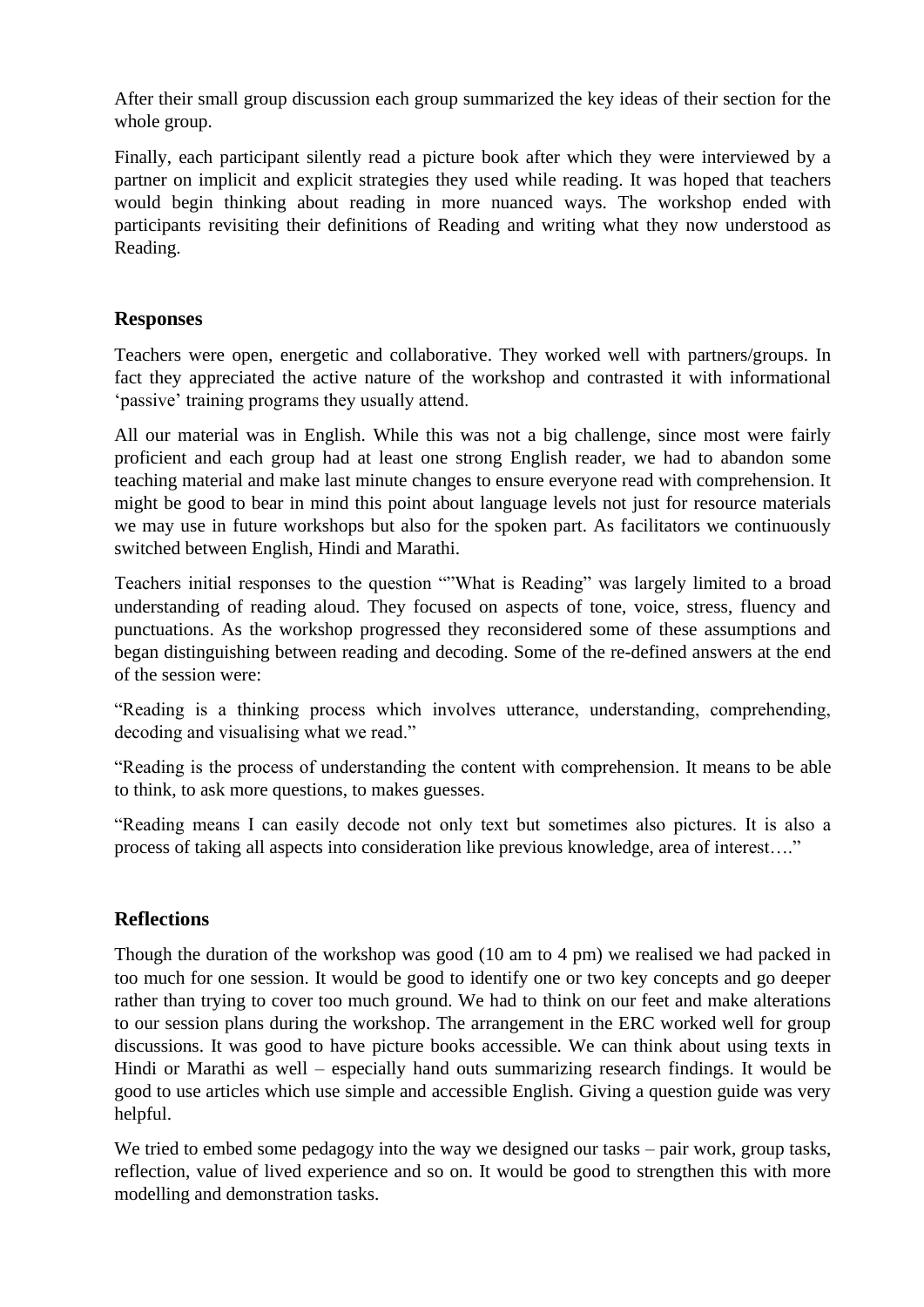While there were a few teachers who worried about having to come again for another workshop – most of them recognised this as a new and important way of thinking about their practice. They were eager to join the WhatsApp COP and looked at it as a space to answer and discuss challenges they face.

Some other areas teachers requested similar workshops on:

- Applying reading strategies to teach textbook lessons
- Listening and Speaking Skills
- Grammar
- -

### **Way Forward**

It would be good to continue engaging with this group of teachers in a focused manner on the issue of Reading Comprehension Instruction. We can work towards using one or more framework *(Luke & Freebody* or *Keene & Zimmerman)* to demonstrate reading comprehension instruction in a more systematic manner. Our workshop sessions must strike a balance between deep reading and active, hands-on tasks which demonstrate some of the ideas/principles presented in the reading. Gradually teachers can work on applying some of these strategies to teach their textbook content –the workshop could create a safe space for teachers to brainstorm, discuss and demonstrate some of this. Mini-lesson ideas, reading strategies ideas thus generated can be shared via whatsapp group and/or social media.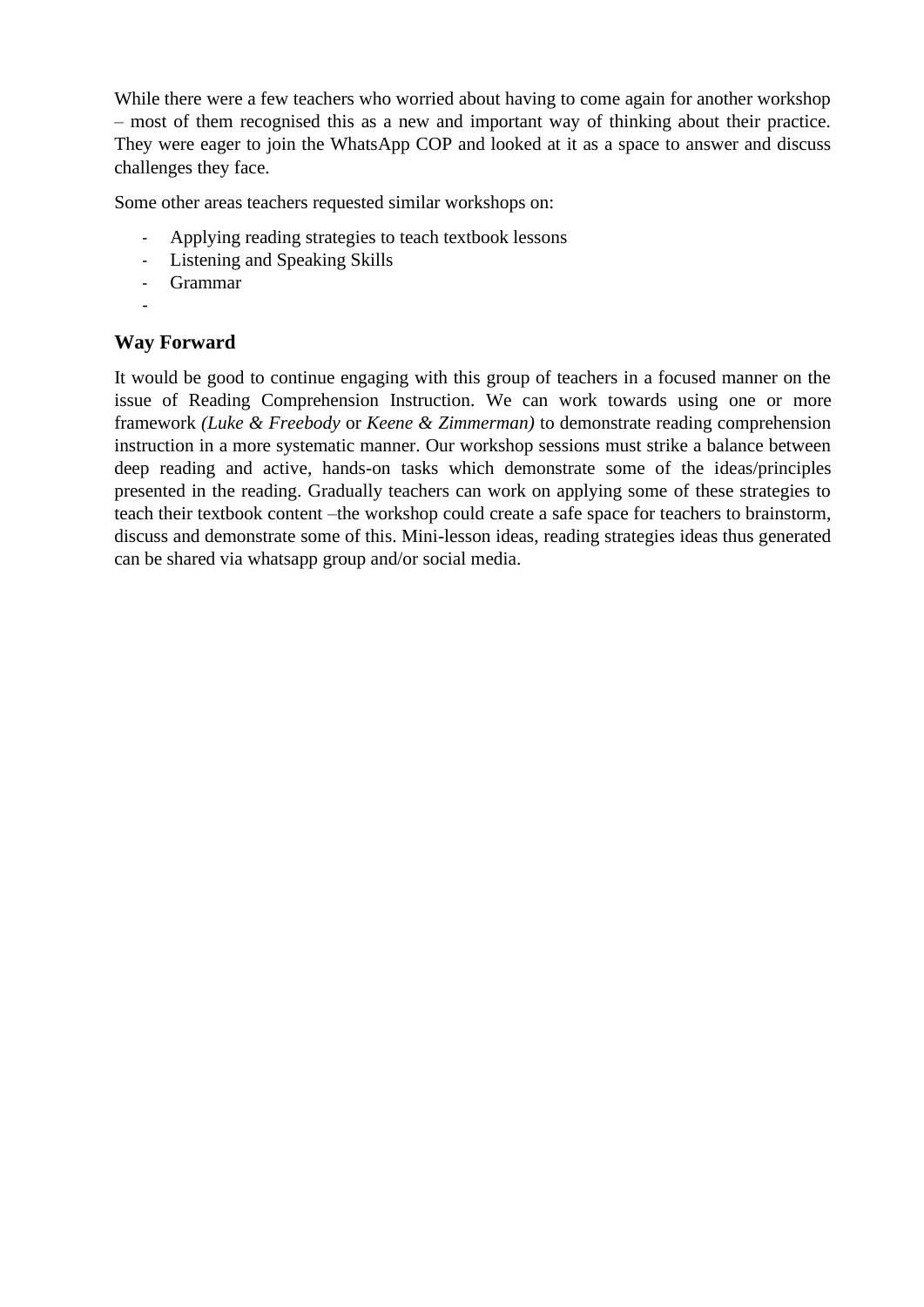



### **Annexure – 3 : 'Excellence in Teacher Education : Ideas and Practice Exchange (Synergy with Teacher Education Institutions (TEIs)**

As a part of the School Synergy Initiative at the School of Education, one of the steps taken towards building synergy is collaboration with teacher education institutions in Mumbai. This collaboration is in the form of interactive sessions conducted once a month for student teachers for a duration of about 2 hours.

The two hour activity seeks to revolve around selected themes and comprise of perspective building around the resources, and discussion and exploration of the resources.

A few activities that are proposed to be undertaken by the Educational Resource Center (ERC) team are Gaming, Children's Literature, Understanding Creative Writing, Misconceptions with regard to topics in science, math, social studies, Policies and Practices in Teacher Education, Equity, Social Justice and Inclusion, Quality in Education, Research Writing, Material Design and Development, Reading Seminars and other activities/themes as per the needs and demands of the student teachers.

Five sessions under this initiative have been conducted by resource persons in this academic year 2019-2020. The details of these sessions are available in the session-wise report. The participants of these sessions hailed from various schools and teacher education institutions in Mumbai and Pune. Session 1 and 2 have been covered in the Quarterly Report Oct to Dec 2019.\

**Session 3 : Understanding Creative Writing: Representing Ideas** 

**Date:** 15/01/2020

**Resource person/Faculty:** Dr. Nishevitha Jayendran

**No. of Participants:** 26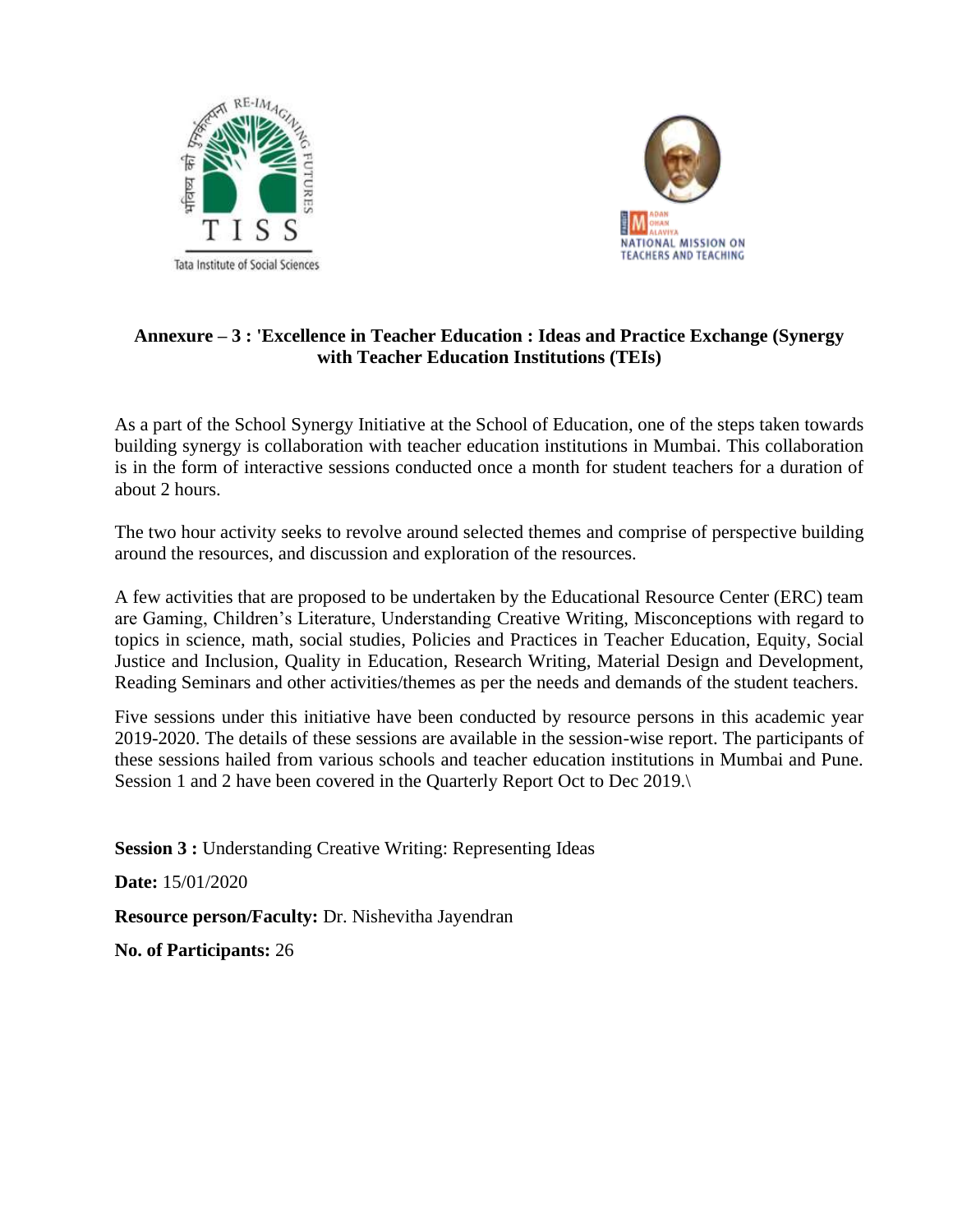

### **Activity Description:**

"Understanding Creative Writing" is a workshop series that will look at different ways in which creative pieces are structured, the affect they have on the reader and the way they influence the readers' engagement with the theme.

This session looks at 'Representing Ideas'. Some questions that we will explore in this session through hands-on activities on reading (and writing) creative pieces is: what is representation? How does it help in creative writing? What are some forms of representation? How can we identify and adapt these principles in our own writing practises?

### **Post Activity Description:**

This activity of 'Excellence in Teacher Education : Ideas and Practice Exchange' was attended by 26 participants inclusive of teachers, teacher educators and student teachers from 2 schools, MIT ADT school of education, Pune, and B.Ed. colleges in Mumbai respectively.

The session commenced with an introduction of participants with plethora of adjectives to describe oneself. Discussions on the 'What' and 'Why' of creative writing elicited open responses from participants, thus unfolding the objectives of creative writing. A firsthand personal experience of writing a creative piece "A regret that you have", enabled the exploration of 'the space of creativity' as unique to each individual and revealed the core idea of creativity as digging into lives and experiences, yet reflecting the author's perspective. Participants engaged in thinking about the concept of representation and the concept was supplemented through a video of Neil Gaiman. Silent reading of a fiction and a non-fiction and then the group reading sessions focusing on the actual texts, followed. This silent reading was the unique feature of session where there was absolute silence in the room and participants were deeply engrossed in analyzing the texts. The reading was reflected on the lines of detailing, word building and few other elements of creative writing. Striking features like imagery, visualizing, detailing, unexpected unconventionality, defamiliarizing emerged in the following discussions. The session ended with a positive note with participants expressing interest in more such sessions on creative writing.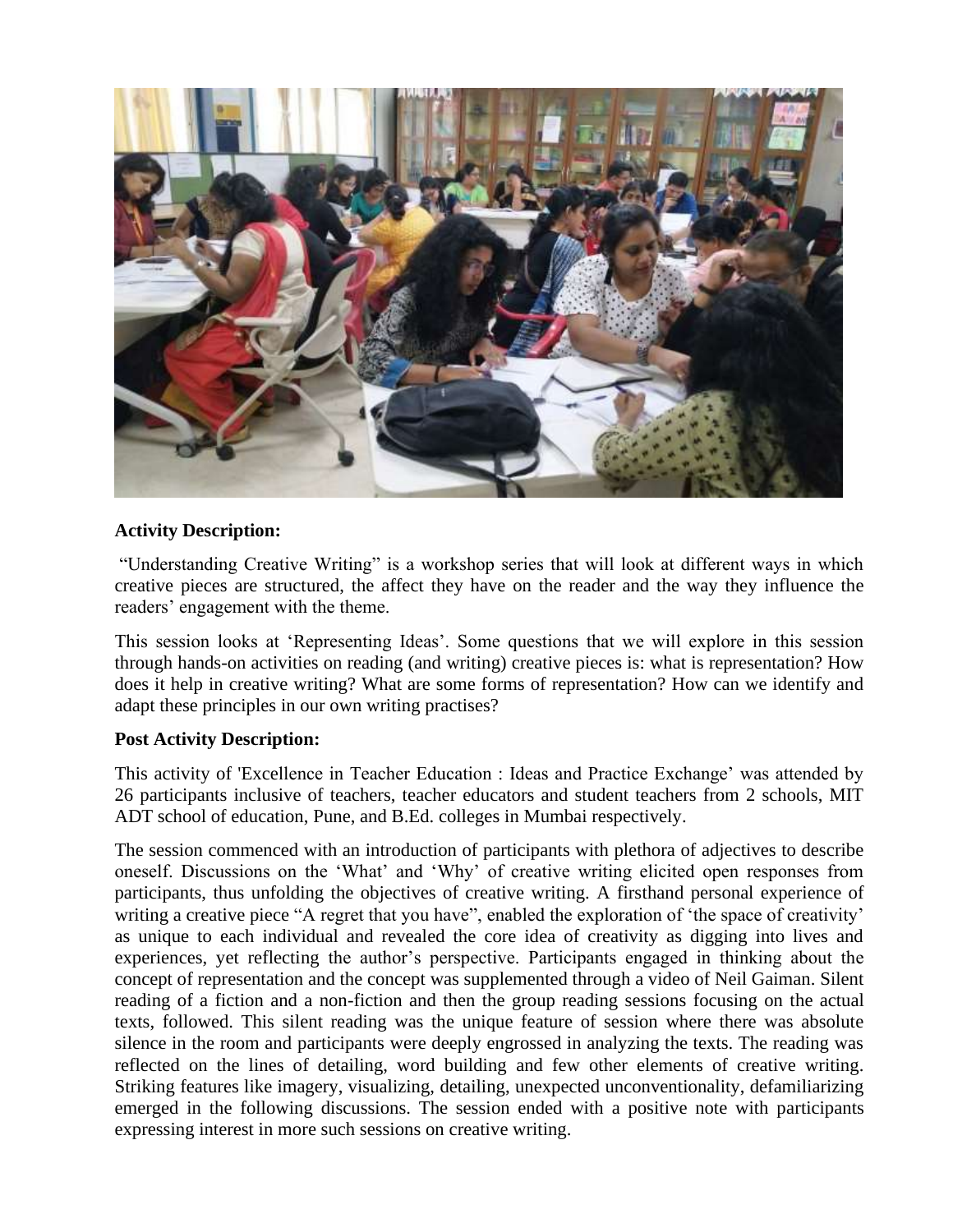Session 4 : Public Private Partnerships (PPPs) in education and health: Achieving equity and quality? (Panel Discussion)

### **Date: 21**/01/2020

### **Panelists/speakers:**

Professor Yusuf Sayed, University of Sussex

Professor Saumen Chattopadhyay, Jawaharlal Nehru University

Dr. Emon Nandi, Tata Institute of Social Sciences

### **No of Participants**- 9



### **Activity Description:**

The Panel discussion focused on Public Private Partnerships (PPPs) in education and health in India and South Africa. It provide a wide platform for a discussions of PPPs and the implications for equity and quality in the social sector.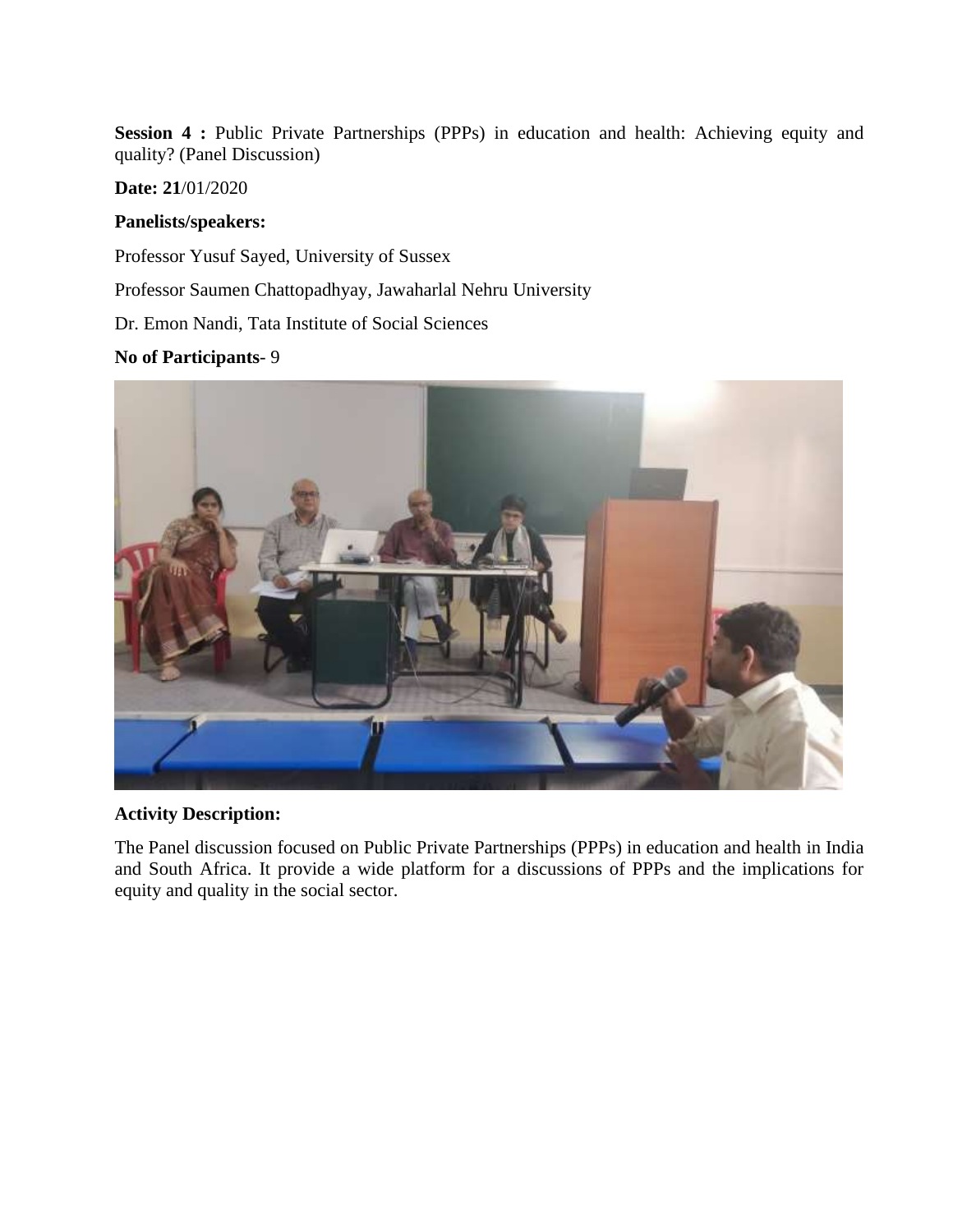**Session 5 :** The Interplay of Assessment and Rubrics

**Date:** 05/02/2020

**Resource person/Faculty:** Dr. Anusha Ramanathan

#### **No. of Participants**: 5



#### **Activity Description:**

Assessment has often a negative connotation in the world of academia. However, think of it as a game of strategy. Knowing when and how to assess makes one a great educator. While assessment of learning often occurs, how can we ensure assessment for learning takes place to intertwine assessment and the teaching learning processes as they are meant to be. There are many aspects of assessment that can be explored, but what often gets ignored is the process of judging.

What we will do in this workshop is understand how assessment works at the level of judging to what extent student performance meets a benchmark of learning. Standards are bad if one considers them to be a standard to fail against. If one thinks of them as a ladder towards success, then it is essential that we clearly explain these standards. This is where rubrics come in and this is where we will begin.

#### **Post Activity Description:**

The session on Interplay of Assessment and Rubrics began with analysis of two rubrics. As the participants plunged into critiquing the rubrics, the framing of the standards and what the framework indicated of learning outcomes, viewpoints on how the participants perceived assessment emerged. The discussions were robust involving different boards - ICSE CBSE, SSC and the IB - and different subjects - English, Maths, Science and Social Sciences. The absence or presence of connect between the 21st century skills and subject content in rubrics was discussed around another sample rubric, this time one involving self-evaluation. A peer-evaluation rubric led